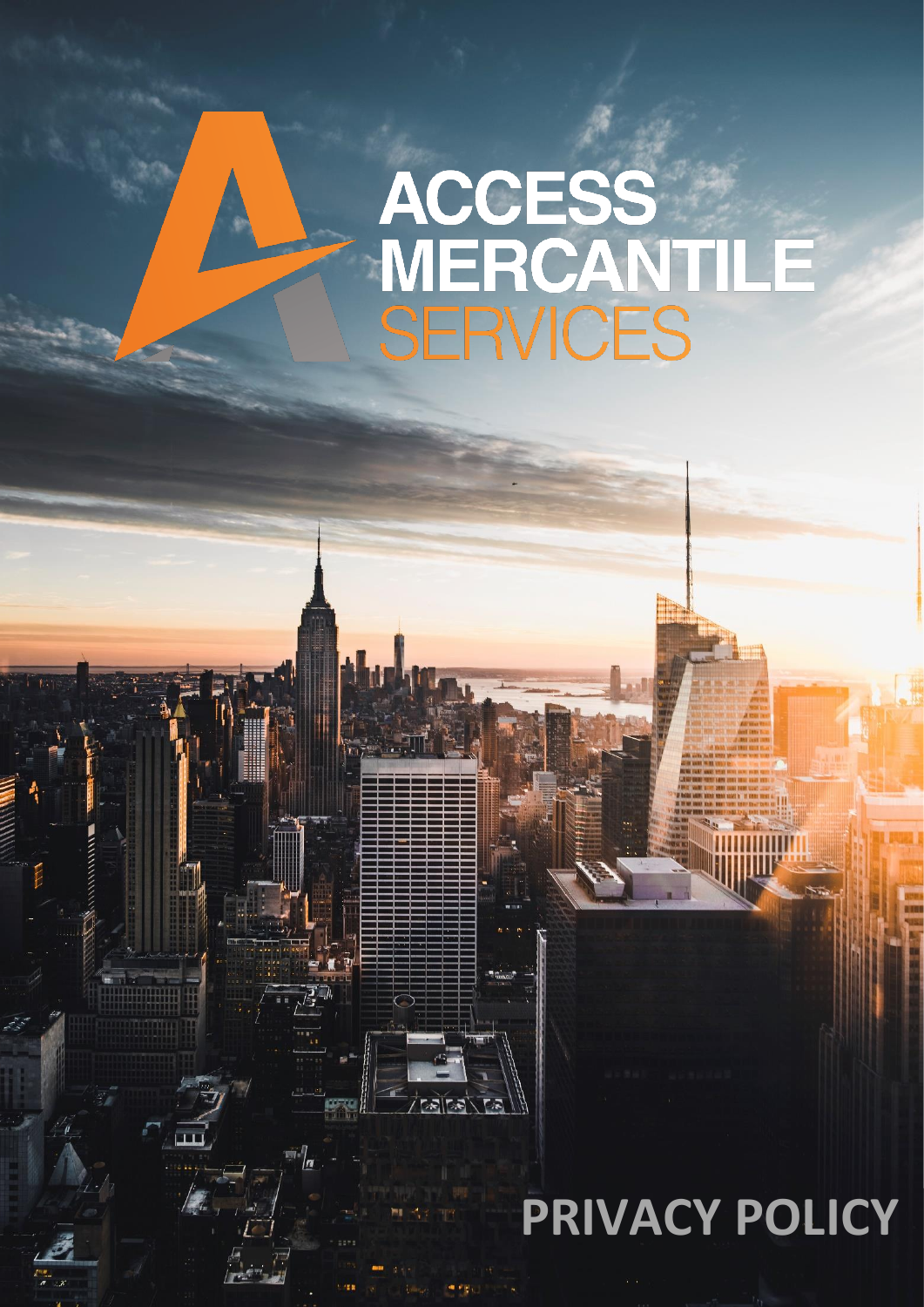

## **Privacy Policy**

At **ACCESS MERCANTILE SERVICES**, Privacy matters to us and we know it matters to you. We provide an array of collection services that require us to collect, store and use and sometimes disclose information. We are committed to protecting your privacy and securing your valuable information through safe and secure locations protected by the necessary security. Our Privacy Policy outlines how we use, collect and protect your information.

#### **Why do we need your personal information?**

Protecting your personal information is important to us and we will only collect the information necessary to enable us to provide our services to you. We understand some information is more sensitive so we will be clear about why we are collecting it, what we intend to use it for and how we will protect it. In this policy, personal information is any information that could identify you or be used to establish your identity. We collect, hold, use and disclose personal information so we can establish, manage and administer the services provided by us, and comply with legal and regulatory obligations. We may also use and disclose your information for purposes related to those mentioned above, such as: – Assisting with your questions and complaints – Arranging for services to be provided by third parties.

We may also collect more in-depth information including:

Financial and Credit Information**,** related to your financial relationship with us, such as your income details, payment history, your credit history and your service history. For more information, see our section on Credit Reporting below.

#### **How do we collect your information?**

Most of the personal information we collect will be directly from you. We gather this information either through application forms or other forms that you complete and submit to us (in writing and digitally), and by recording the information you provide via phone calls and interviews. In some cases, we might collect your personal information from external sources. Examples of the people, agencies or organisations that may provide us with information are: – employers, when a new employee joins their superannuation plan – parents or guardians in respect of children – persons authorised by you (such as lawyers or accountants) – other credit providers – public sources of information (such as telephone directories) – market research

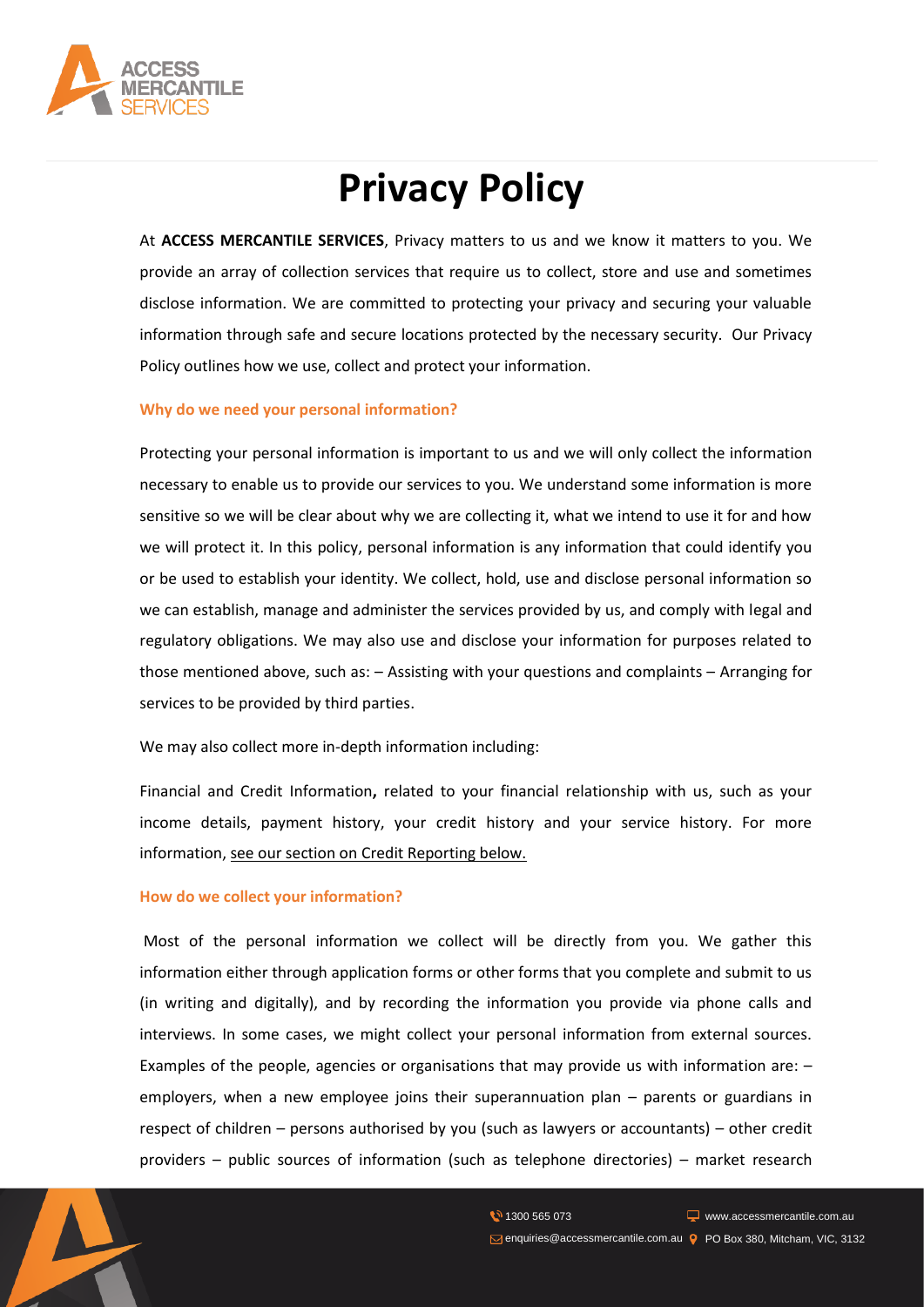

organisations (through surveys or telephone polls) – third-party brokers (such as insurance and mortgage brokers) – credit reporting bodies – such as Equifax, Experian and Ilion. We only collect your information from external sources if it is impractical to collect it directly from you, or when we are permitted to do so.

#### **How do we protect your personal information?**

We primarily store your information electronically in secure storage facilities. We use a combination of technical solutions, security controls along with internal controls to protect your information and our business from unauthorised access and disclosure.

Whether your personal information is gathered through face-to-face meetings or by interacting with us via telephone, mail, internet or other methods, we take steps to store your information securely. We hold your personal information in a combination of secure computer storage facilities, paper-based files and other formats. We take several steps to protect personal information from misuse, loss, unauthorised access, modification or improper disclosure. These include training our staff and contractors who handle personal information on the importance of maintaining the confidentiality of personal information and the privacy of individuals. When we don't need your personal information anymore, we will delete, destroy or de-identify it. In the unlikely event of a data breach we have measures in place to manage and respond to data breaches, [Data Breach Response Plan], which includes the notification to impacted individuals and data protection authorities where required.

#### **Who do we share your personal information with?**

We may share your information with other parties who provide services to us, including organisations, agents, partners and contractors that assist us with providing our business processes and services. These services include:

- Mailing operations, billing and debt recovery functions
- Information technology services
- To assess credit worthiness financial hardship, debt recovery
- Fraud, crime or misconduct identification, investigation and prevention services
- Business intelligence and analysis functions
- From time to time, we may disclose your information to:
- Your authorised representatives or advisors

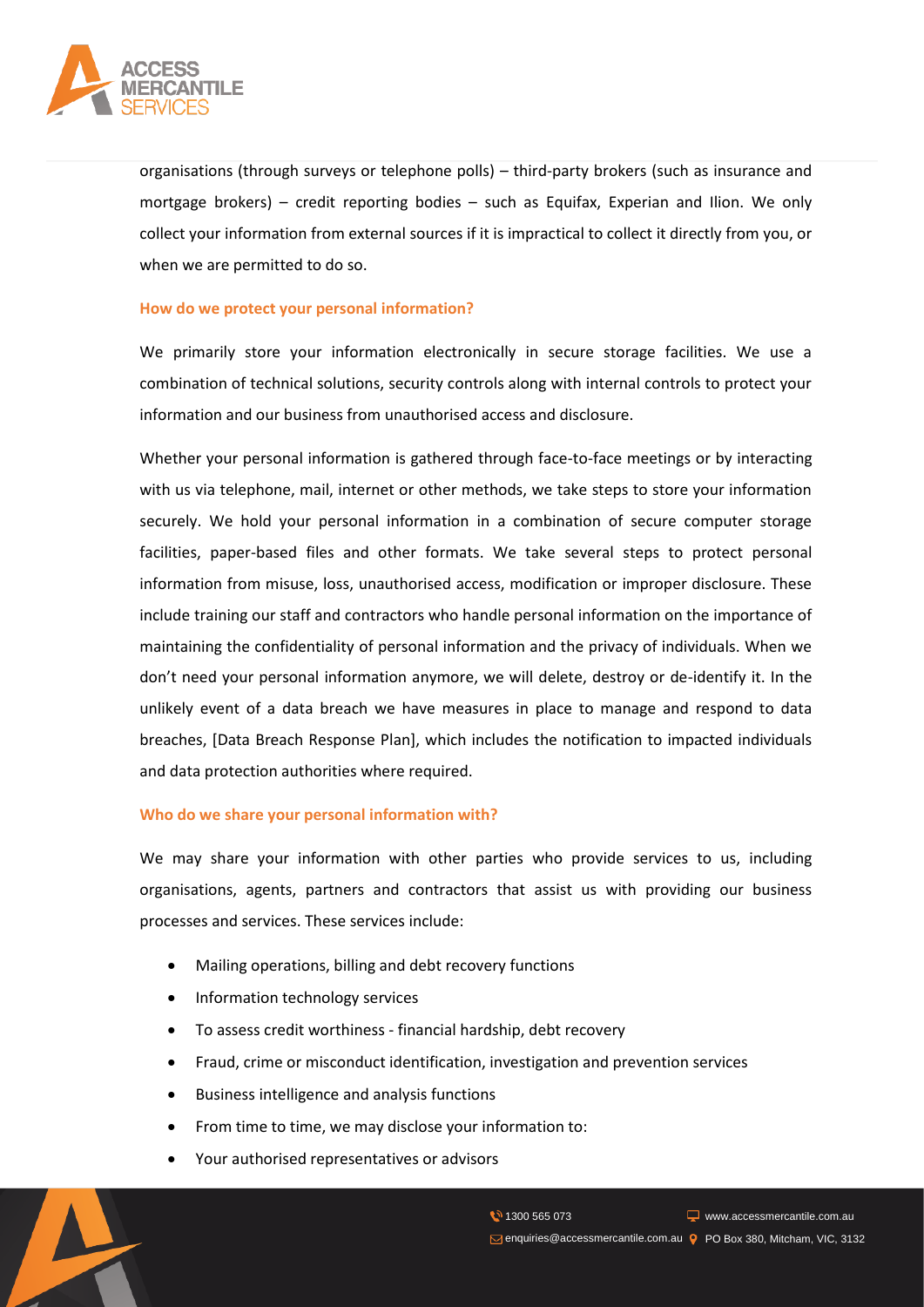

- Other parties post your request for us to do so, or when you consent to that disclosure for the purpose of credit worthiness, fraud, crime, misconduct, identification, investigation, other credit / debt related purposes.
- Credit reporting bodies for identity checking and credit related purposes such as credit worthiness, credit rating, default listing, assignment of debt, credit provisioning and finance related activities. These Credit Bodies include:
- o Equifax Australian Group Pty Ltd [ formally known as Veda] telephone 138332
- o Ilion Australia [formally known as Dun and Bradstreet] telephone 1300 734 806
- o Experian Australia Credit Services Pty Ltd telephone 1300 784 134
	- Parties that assist us with fraud, identity and skip investigation and location services
	- Law enforcement and national security agencies, and other government and regulatory authorities as required or authorised by law.
	- Financiers, investors or other parties involved in the sale of debts or other finance arrangements.

#### **How do we update your personal information?**

We will update your personal information if you contact us. In most cases you can update your personal information over the phone or via our website. We may update your personal information if we believe the personal information, we hold is incomplete or out of date, we could seek to correct or complete our records by gathering data from other sources such as public records and other organisations.

#### **How can you contact us about Privacy?**

- If have any questions in relation to our Privacy Policy, or the management of your information You can call us on 1300 565 073, send an email to enquiries@accessmercantile.com.au, or write to us at Access Mercantile Services PO Box 380, MITCHAM VIC 3132, to:
- o seek more information about anything contained in this policy,
- o or to request a printed copy of this policy
- o update or correct your personal information
- o ask about accessing or correcting the personal information we hold about you;
- o or make a privacy related complaint

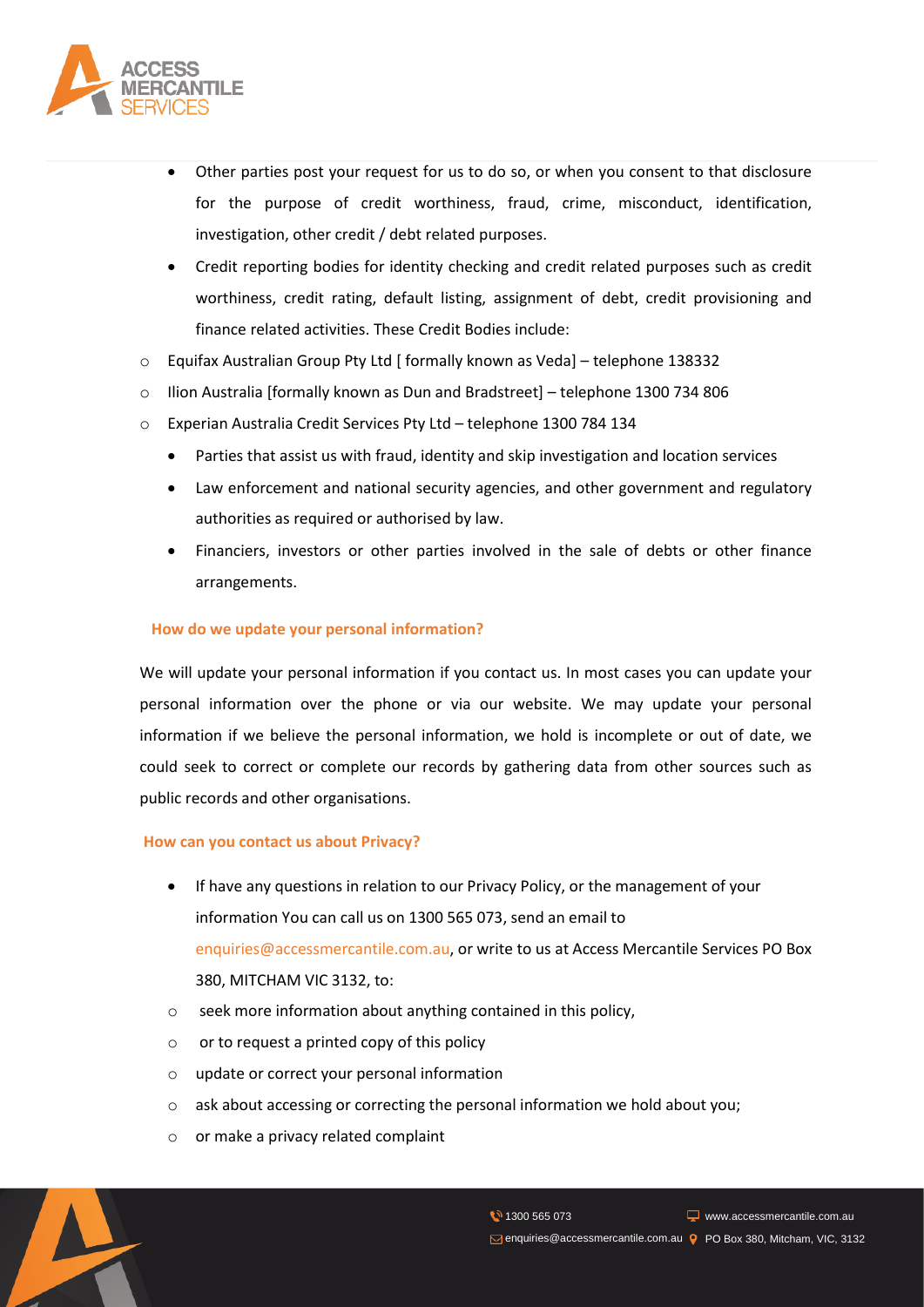

#### **Credit Reporting**

From time to time we may need to assess your credit worthiness / credit situation, we might collect credit information from or give information to credit reporting bodies. Credit information can include:

- identification information
- details about information requests made about you to credit reporting bodies
- current and historical details about credit applications you have made and credit arrangements you have entered into
- information about overdue payments, default listings and about serious credit infringements and information about payments or subsequent arrangements in relation to either of these
- various publicly available information like bankruptcy and credit-related court judgments
- credit scores or risk assessments indicating an assessment of your credit worthiness.
- Credit information relates primarily to your dealings with other credit providers (for example, banks, other financial institutions, or other organisations that may provide you with credit in connection with their products or services). It may also include certain credit worthiness information that we derive from the data that we receive from a credit reporting body. Sometimes we may collect this information about you from other credit providers.
- We may disclose your credit information to credit reporting bodies. They in turn may include it in credit reporting information they provide to other credit providers to assist them to assess your credit worthiness.
- We may use or disclose your credit information for purposes such as:
- developing our credit assessment and credit worthiness rating system
- processing credit-related applications and managing credit that we provide
- assisting you to avoid defaults
- collecting amounts you may owe us or we are collecting on behalf of others in relation to such credit and dealing with serious credit infringements
- assigning client debts that we have purchased under our name
- participating in the credit reporting system